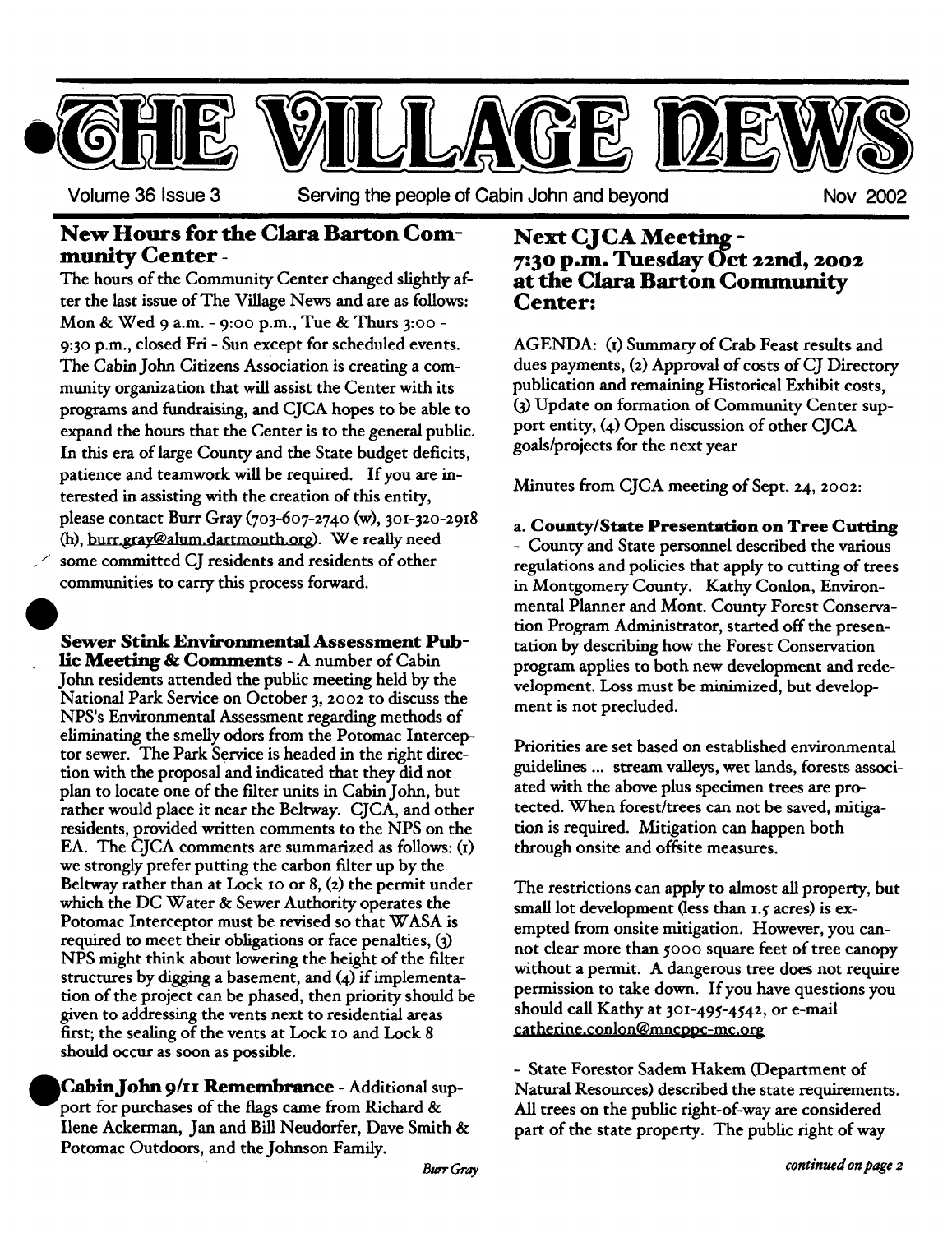## CJCA NEWS

cont. from page i

usually extends about 6-10 feet on either side of the road. Any cutting of trees above 4 inches in diameter in this area requires a  $$25$  permit (call 301-854-6060 for an inspection), which usually takes  $7$ -10 days to obtain.

Driveway access is permitted; if a tree removal is required in such a case then a permit exception is granted as the default. If a tree is on the public right-of-way but it extends onto private property some accommodation is made with private property owners. The state has several programs to support the planting of trees in a community: Maryland Plant Community Program, Tree City USA program for municipalities, and Tree Tremendous Program that provides tree seedlings up to six feet for right-of-way improvement.

The County no longer plants Bradford Pear trees, which have a nasty habit of splitting without warning all the way down to the ground when they get to be 2o years old or so. If you have branches extending into your yard from a neighbor and you would like those -branches-removed, best-approach-is-to work-with-your neighbor rather than just cut the branches as soon as they cross into your property, thus risking losing the tree.

#### **b. Incorporation of The Village News under the**  Cabin John Citizens **Association**

- Recently' The Village News has been investigating incorporation as a means to provide protection for the volunteers who are responsible for its production and distribution. Over the years, The Village News has been subsidized by the Cabin John Citizens Association (CJCA), which is incorporated, because CJCA believes the monthly newsletter provides an invaluable service to the coramunity.

CJCA members recognized the value of providing legal protection and institutional support to the Village News and, at the request of The Village News, voted to make it part of the Citizens Association. The following resolution was passed at the meeting: "In recognition of the fact that the Cabin John Citizens Association has donated funds to keep the Village News viable and in order to convey the benefits and status of incorporation to the Village News, the Village News shall be included as part of the Citizen's Association. The editorial independence of the Village News is recognized, acknowledged, and agreed to by the Cabin

John Citizens Association and shall not be abridged in perpetuity."

#### **e. Cemetery by Gibson Grove Church**

**-** Diane Leatherman gave a presentation on the very old cemetery that is located next to the Beltway up by the Gibson Grove church. Access to the cemetery is difficult due to overgrown foliage that has completely covered the path. After hearing that relatives of individuals buried in the cemetery supported improving the situation, the attendees voted to support an effort to improve the path to the cemetery and to explore the possibility of getting a grant from the County to assist with the process of possible other improvements.

#### **d. Bridge Panel Landscaping**

**-** A motion was passed to provide up to \$xooo for landscaping at the area behind and around the panels next to the Cabin John Bridge. The idea is to add some tall grasses, remove one of the weed trees behind the fence, and further improve the area. The motion requires that we have a one-year warrantee for the plantings. Hughes Landscaping had performed the recent work on the area as a free service to the community, and will handle the additional landscaping.  $CJCA$ -is also considering requesting-WSSA to install a tastefill and discreet water fountain at that location for weary and thirsty bicyclists and pedestrians.



**UTUMN 18th-CENTURY MARKET FAIR** Saturday & Sunday, October 19&20 **1 lam-4:3Opm** 



Warm yourself by the fire and enjoy the splendor of fall with crisp local apples, warm savory meatpies and hearty breads. Learn to spin wool or turn a piece of wood on the carpenter's lathe. Stop by the Tavern for a cup of mulled wine before you begin your holiday shopping at the many tradesmen's and merchant's stalls.



**The Claude** Moore Colonial **Farm at Turkey** Run 6310 Georgetown Pike McLean, Virginia 22101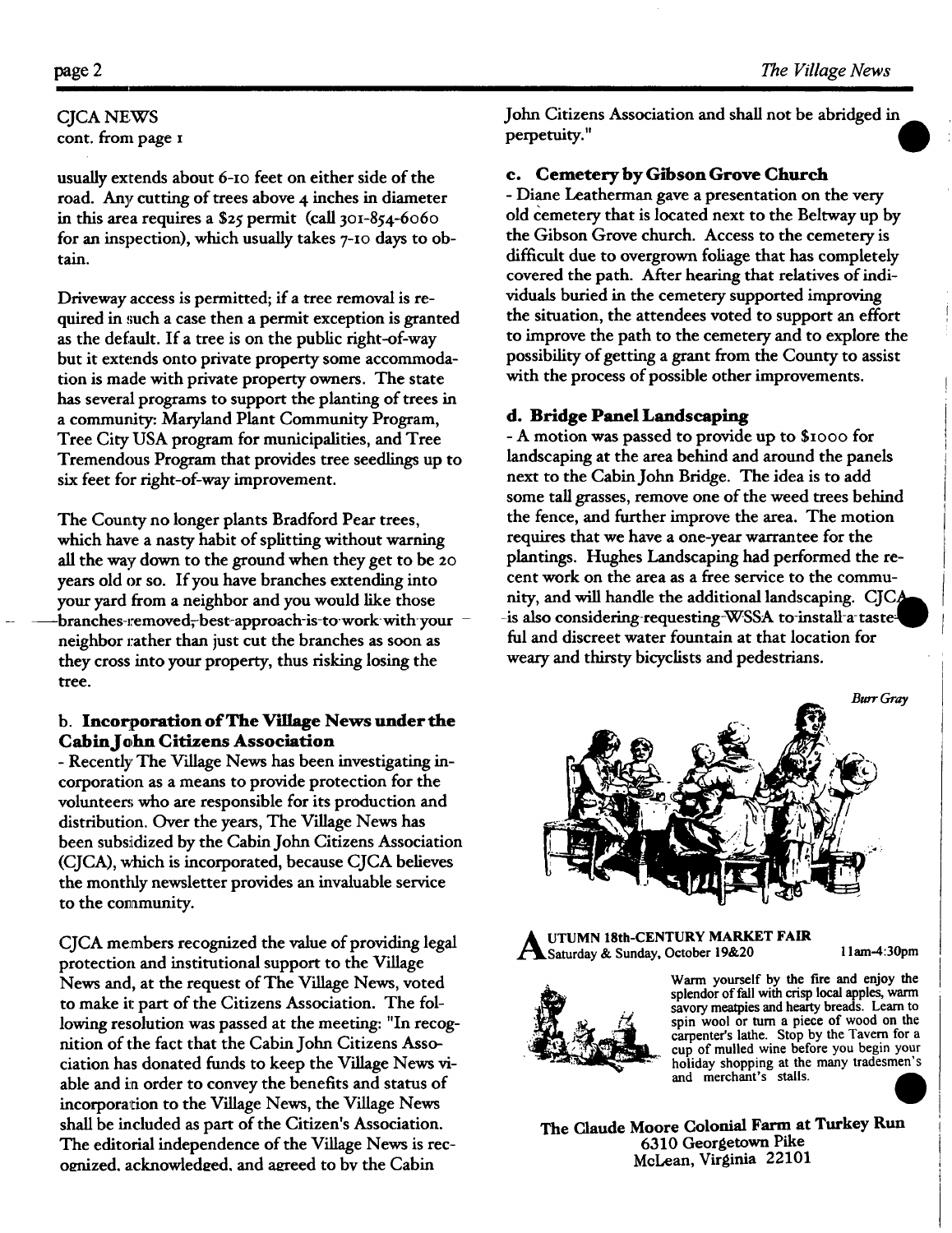#### **NEIGHBORHOOD SERVICES**

CHILD CARE. Licensed Family Day Care. 15 yrs. experience, references. Call Siew at 301-320-4280.

GET THE STRESS OUT!! MASSAGE THERAPY. Receive a soothing Swedish/Deep Tissue Massage in your own home. Only \$75.00/hr. Gift Certificates available. Call Dominique  $(2)$  301-263-2783; 301-728-5367 (cell) or Racerdom@AOL.com

DOG WALKING: Day time walks for your canine companions. To arrange a walking schedule for your furry friends, please call Cabin John Dog Walks at 301-229-7123

**CABIN JOHN AMERICAN-CHINESE UNITED**  METHODIST CHURCH 7703 MacArthur Boulevard. Mixed cultural and traditional background, American and Chinese united in worshiping and serving God together. Residents of Cabin John and surrounding areas: you are warmly invited to share with us. Come and experience the Blessings!!!! English service 10:00 AM, Chinese service 11:15 AM on Sundays. Fellowship groups meet on Fridays at 8:00 PM for youth, young professionals, families and children. Call church office at 301-229-8233.

MUSIC LESSONS VIOLIN, VIOLA AND PIANO STUDIO. All ages, all levels. Ensemble workshops. Vera Dolezal. 301-229-5685.

HAULING Reasonable. Yard/garage items. Lawn cutting and hedge trimming. Prefer small jobs. Call Ed. **301-424-4420.** 

**ENGLISH** TUTORING. Grammar, composition, vocabulary, reading, organizational and study skills. Specializing in middle and high school levels. I'm a teacher who loves to teach! \$40/hr. Catherine Kapp (301) 320-5656. Conveniently located in Cabin John.

**MASSAGE THERAPIST/REIKI MASTER.**  Enjoy a personalized massage treatment without leaving home. Swedish/Sports/Shiatsu/Reflexology/ Myofascial Release \$70/hr or \$95 1%hr. Call Sioux on 301-717-3236.

**COME MEET AND GREET** 

### **CHRIS VAN HOLLEN**

#### **Democrat for Congress**

**Sunday, October 27, 7- 8:30 p.m. Glen Echo Town Hall 6io6 Harvard Ave., Glen Echo** 

If you are undecided on this important election, take advantage of this opportunity.

*(Paid advertisement.)* 

*/ /*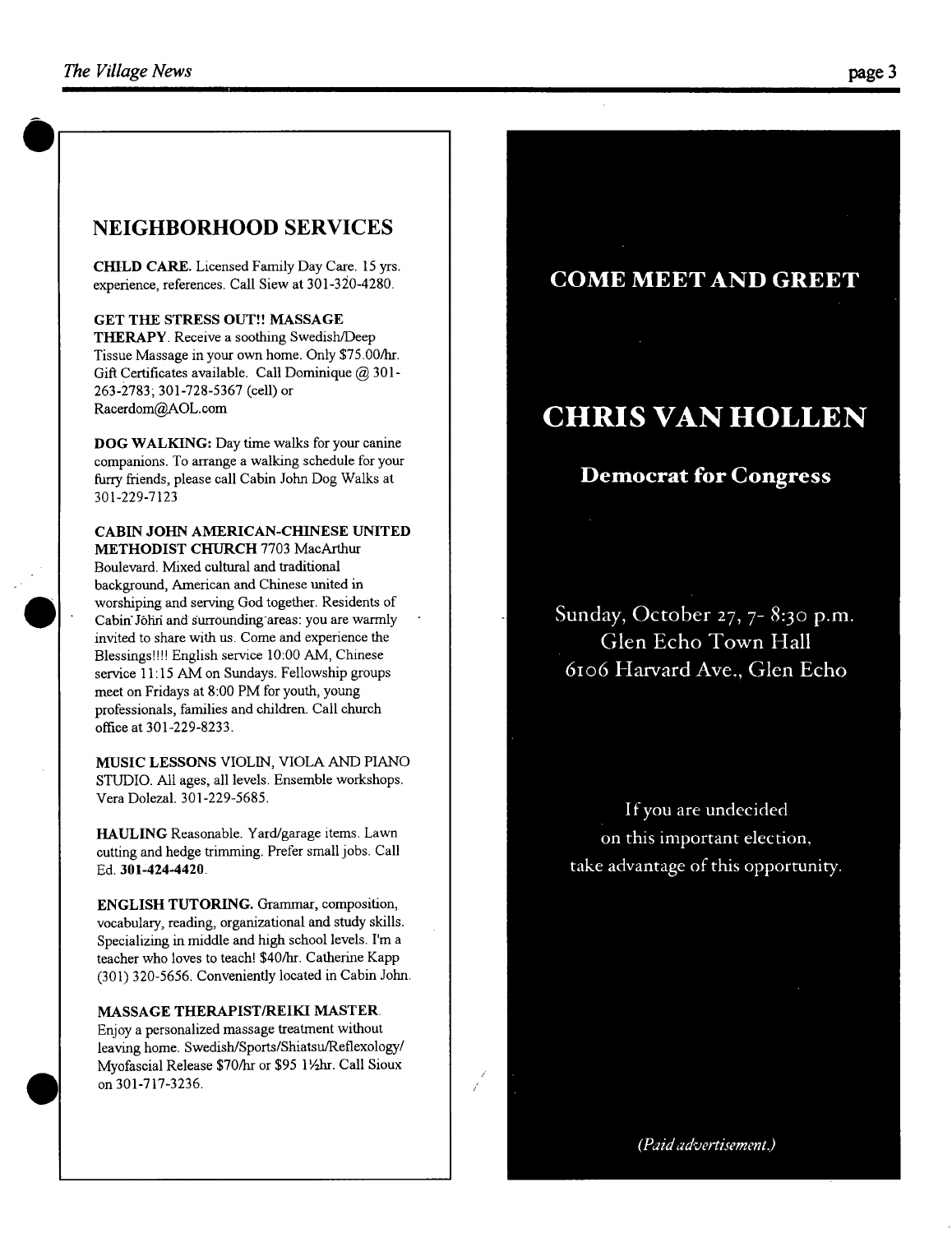#### page 4 *The Village News*



الأرادي الداعية

*Landscape Design • Installation • Decks Retain'ing Walls • Maintenance • Hauling • Gutters* 

المتحدث المستنصر فسيمهض الانتاذان المنادر المناسب



**P.O. Box 498 John Hughes Cabin John, Maryland 20818 301-589-6040** 



**MR BUES, Inc.**<br>Tamite & Pest Cantrol



## **BURNING TREE I TREE SERVICE**

**Stump Removal • Light Hauling Gutter Cleaning • Brush Removal Feed • Storm Damage Removal** 

**Pager 913-8625 Office / Home 229-7016**  Emergency 229-5283

**Licensed & Insured** 



 $\mathcal{L}$ apifo $\downarrow$ Discount-Home Networks Beeparing your home for the future. Roger S, Edelman President, CNE 'upgrades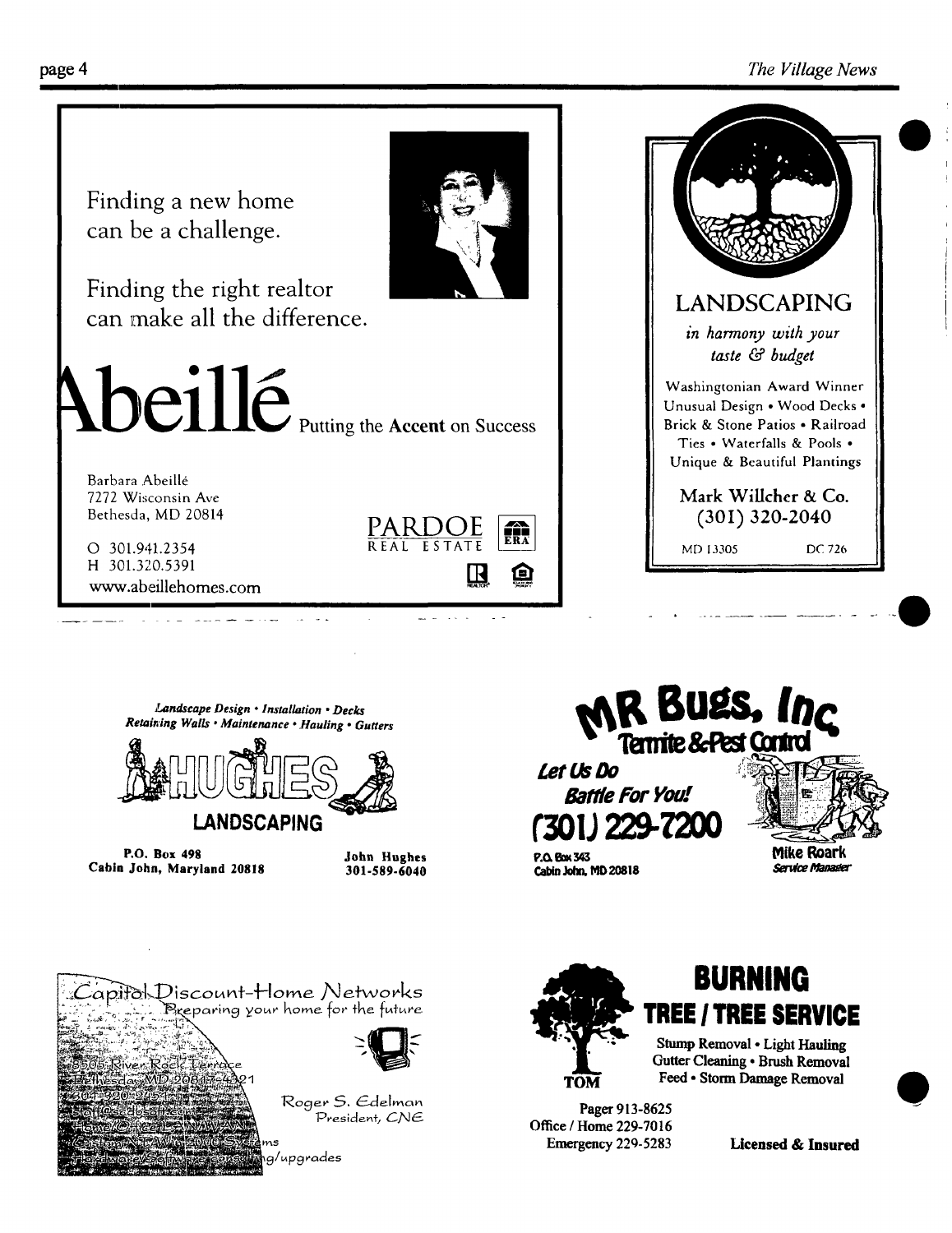#### **CRAB FEAST - IT TAKES A COMMUNITY**

With the 32nd Annual Crab and Chicken Feast behind us we would like to take this time to see how much effort and how many people it takes to make such a great event come to life. This is our only fundraiser for the community and the money goes towards so many good things. Expenses for this year will include publishing the updated Cabin John Directory, finishing the Historical Exhibit for the Community Center, supporting the Village News and the Annual Holiday Party in December, all of which are offered free to Cabin John Residents.

We hope everyone noticed the new banner across MacArthur Boulevard. A lot of thought went into the design and it was decided to go bigger and double sided. Helen Daniel handled ordering and pick-up and David Murphy and his son Jeremiah did the hanging late one night. With the added width came added weight and hanging it turned out to be quite a job. And who would guess just how many people drive along the boulevard so late at night!

Another nice new touch was the umbrella rentals. In past years it has been so hot, and with no shade in the eating area, it was decided to try rented umbrellas. They added a really festive air to the whole feast and made a nice shady spot to eat. Speaking of how hot it can be... this year was exceptionally nice weather. All day was overcast and just warm instead of sweltering. We noticed a few drops of rain about midway through, but the real rain held off until 8:3o, bringing back memories of the feast two years ago when the heavens opened at exactly 6:oo. Talk about good luck!

We had our traditional menu of crab, chicken and vegetables, but this year saw the addition of wine sales for those who prefer chicken and wine instead of beer and crabs. John Matthews handled serving beer, wine, sodas and water. His helpers: Pat Fitzgerald and Bramman Avery. Lemonade continues to be a big hit and David Murphy and his crew of middle and high school volunteers did a great job of running that. His volunteers were: Mariah Murphy, Drake Patt-Corner, Limaya Atembina, Lavinia Aguiao, and Layan Jawdat.

David is always looking for better ways to make and serve his concoctions, last year he added orangeade and a warm water hand cleaning station and this year he added a very nifty serving bar that attached to the fence. One trivia fact that stunned me was how much ice we need... 6oo to 7oo pounds! Harry Rieckelman and Gene Wright

loaded all that ice and delivered it to John and David in time to keep everything cooool.

Each year we begin a week or so before the event by selling advance tickets. This year the organizers of advance sales were Clare Amoruso (who has done this for 9 years!) and Lisa Landsman. The following people were seen going door-to-door helping us buy those tickets: Pepi Bolger, Denise Britti, Deborah Duffy, Juliet Rodman, Elaine Tama, Jean Betz, Melanie Patt-Comer, Jane Hanna, Helen Daniel, Brandon Fortune, Noriko Hoge, Kay Kemp, Diane Leatherman, Lorraine Minor, Alison Ordu, Connie Rice, Susan Roberts, Patty Sieber, Kathy Siefken, Gloria Slayton, Peter Vogt, Bob Wilkoff and Maureen Willoughby.

Gabrielle Herderschee-Hunter did advance publicity for the feast. She had our event advertised in the local papers and notified various political candidates. This being an election year we thought we might see a few politicians the day of the feast (as we have in the past), however, none were seen that day.

Long before September I4th Barbara Quinn and Susan Fitzgerald were busy designing a new tee shirt for the crab feast. The design was wonderful and 72 shirts were printed for sale the day of the feast. All 72 shirts sold and will not be available again until next year's feast! In the past we have had Cabin John tee shirts, but nothing specifically for the Crab Feast. Also on sale were the Union Arch Bridge tee shirts (a few of those are still available and will be sold at the Winter Party in December), and Prints of the Union Arch Bridge taken on the day of the grand re-opening last year.

The Thursday and Friday before the feast Robin Gurley organized a large group of volunteers to get all the vegetables ready for cooking or mixing on Saturday. Her helpers were: Amal Bekdash, Trudi Bick, Kathleen Black, Heidi Brown Lewis, Angela Coppola, Helen Daniel, Deb Duffy, Lisa Gapra-Norris, Helen Harris, Orla Kastberg, Marlene McConneU, Ping Mei, Karen Melchar, Ruth Rabner, Missy Rabner, Kathleen Stevenson, Siew Tan, and Martha Wilkoff. These men and women snapped, scraped, chopped, cooked and sliced many hours on these two days to get the bushels and pounds of raw food ready for the cookers on Saturday. This year we were dealing with 6o pounds of potatoes and 4 bushels of collard greens! Not to mention the carrots, onions, etc. All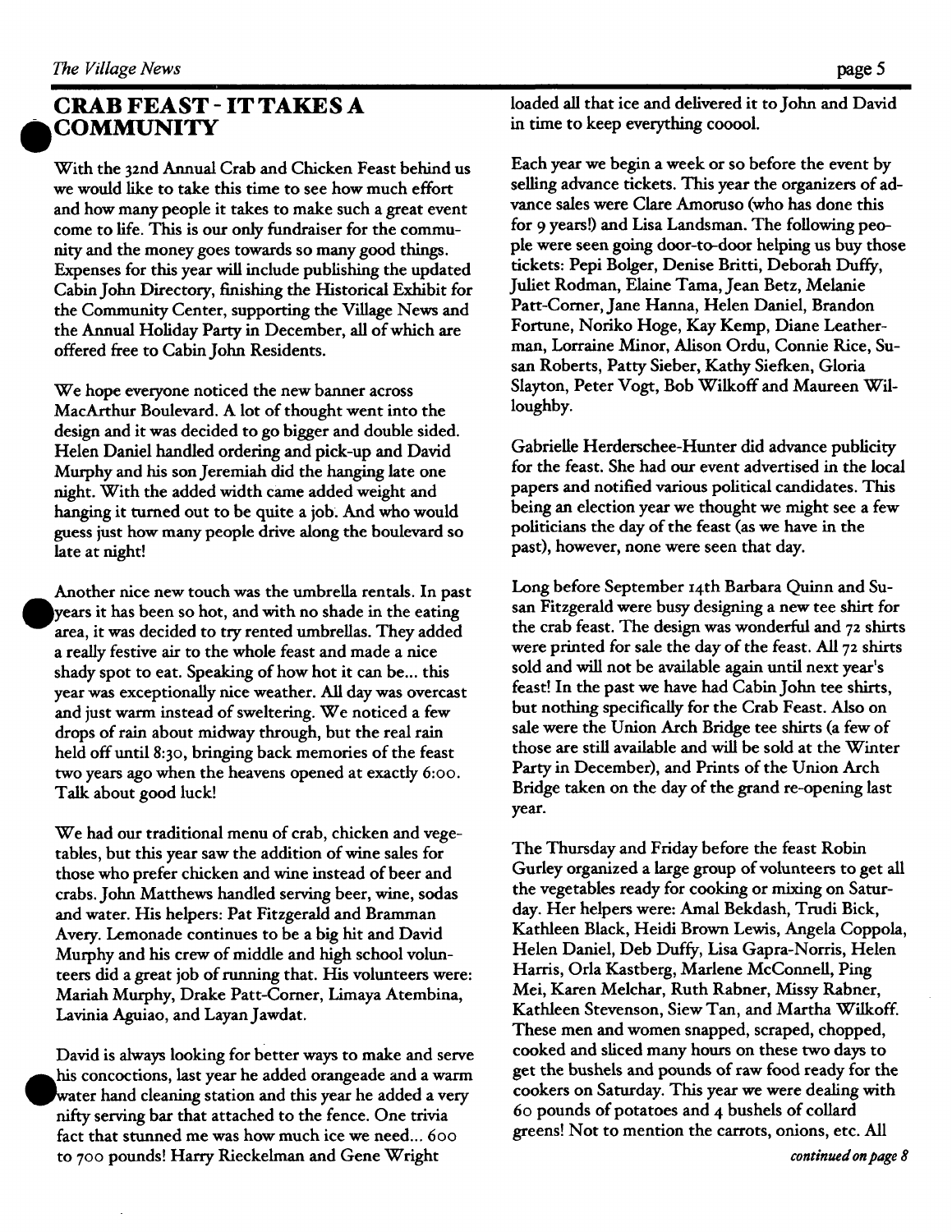

#### **Candy's Creations**

*presents* 

A Unique & Relaxing Holiday Shopping **Experience**  7920 Longridge Court, Cabin John (Off Seven Locks between MacArthur Blvd. And River Rd.)

Relax while shopping for the holidays. Choose from welcome, office  $\&$  kosher baskets, hostess  $\&$  teacher gifts, boutique items & works by local artists - decorative wands, jewelry, digital photo art of the C&O Canal.

> October 29, 12:00-8:00pm October 30, 12:00-4:00pm November 1, 12:-8:00pm November 2, 12:00-5:00pm

Refreshments - Children Welcome - Door Prizes For more information call 301-229-9515

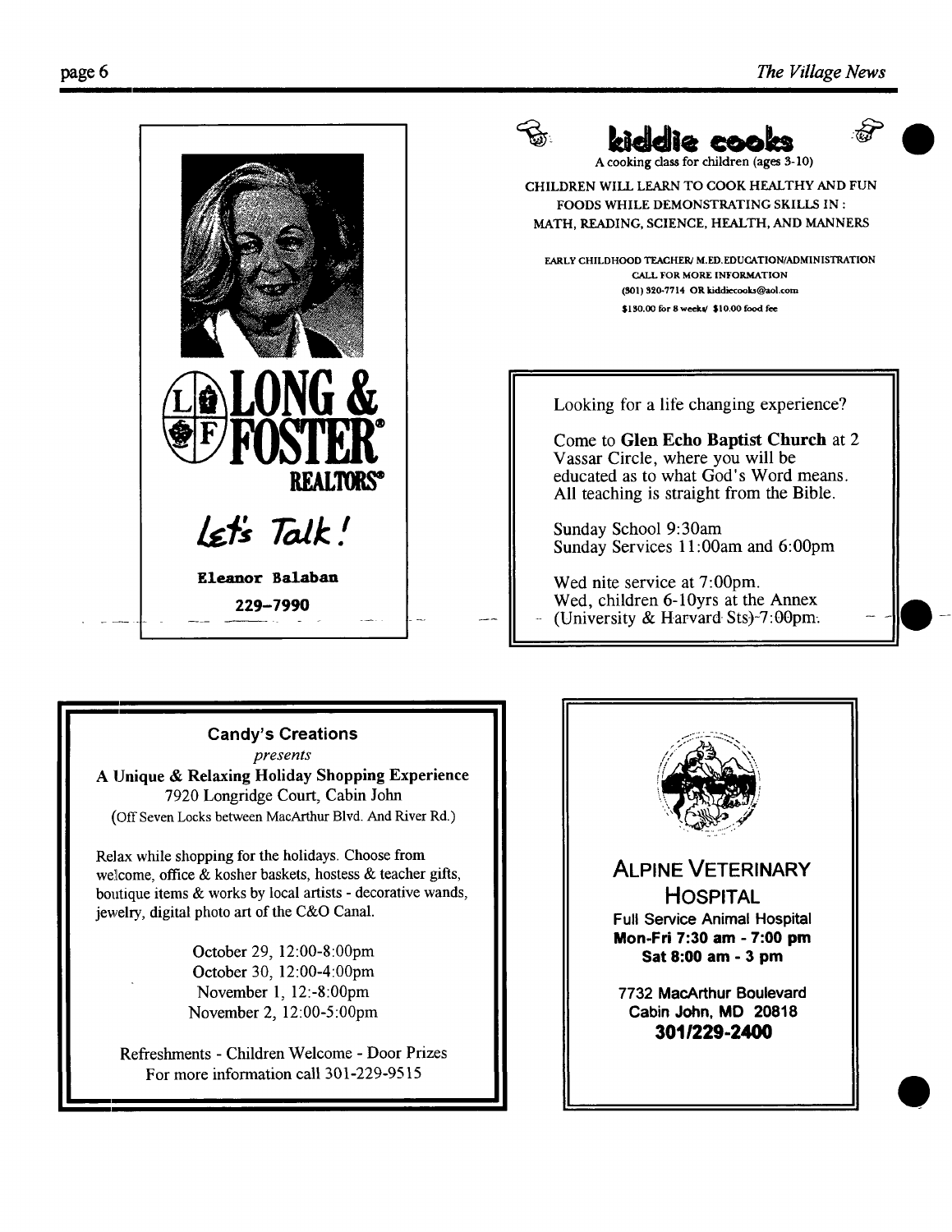#### **LOOKING BACKWARD IN CABIN ,JOHN**

By Andrew E. Rice

The Story of The Village News

The Village News  $-$  or, as it was originally called, The Cabin John Village News - first appeared in the late i96o's and then, as ever since, was a labor of love for those who produced it. Although the Cabin John Citizens Association had existed since I919, the idea of a community newspaper sprang largely from people who had become Cabin John residents in the 6o's and were moved by a sense of civic concern about future development in their community.

In those earliest days of the paper, it appeared on a single legal-size sheet, mimeographed on both sides. Distribution was not through the U.S. Post Office but by a delivery corps of youngsters, each with a certain territory, who were paid I cent for each copy delivered. It wasn't a terribly reliable system but it persisted until the spring of I98o when the switch was made to delivery by U.S. mail.

The paper was popular from the very beginning and soon expanded to six or even eight pages. Production was done entirely on a typewriter (even the headlines were merely all capital letters), and the advertisements by local merchants - then as now an important source of revenue for the paper - were hand drawn.

A big change came in April i975 when the paper's name became simply The Village News and its dimensions were reduced to 8-1/2 by H. The text continued to be prepared on a typewriter, but a few headlines began to appear in larger and bolder type. And, instead of typing or drawing on a stencil, the editors laid out and pasted the typed material on big boards, added some clip art, and sent the boards out for offset reproduction. Today, of course, text and layout are all done by computer word processing.

Although The Village News has been taken by many to be the voice of the Citizens Association, in fact up to now it has always been an independent publication, produced by a changing group of devoted volunteers, without any formal organizational structure. From the beginning it has always been free to Cabin John residents (non-residents, usually former Cabin Johner, originally paid \$3 and now pay \$5 for a subscription).

To meet production costs, it has relied on advertising and donations from citizens and, in more recent years, on an annual contribution from the Citizens Association (largely derived from revenue from the Crab Feast).

It is testimony to the cooperative spirit in Cabin John that The Village News has flourished for close to 35 years in such an informal, unstructured style. Each of the editors, who have succeeded each other as time went by, has enjoyed a remarkable "freedom of the press" but has never abused the position, always keeping the pages of the paper open to all. And, without a doubt, The Village News has lived up to its founders' vision of knitting together Cabin John into a stronger community.

[editor's note: The Village News became part of the Citizens Association in September primarily as a way to secure incorporation for the paper. The independence of editorial decisions is assured in the motion passed by the CJCA. See page z for details]

#### **CLASSIFIED ADS**

Housing Needed: Long-time Cabin John resident, single female, seeks housing/house share, l'm exceptionally quiet, neat and very helpful. Prefer quiet home with older resident or can also provide part-time child care. I can be a great help around the house if needed. Excellent references who are also long-time Cabin John residents. Anyone in Cabin John or surrounding area who needs an excellent renter, please call Carolyn (301) 229-3308.

HOUSEKEEPER WANTED: Family on MacArthur Blvd. Is looking for a housekeeper one day a week or two half days per week. Please contact Dana at (301) 229-6350.

To place an ad in the Village News classifieds, send us your ad and payment of \$0.25 per word by the deadline. If you have questions, call Lorraine Minor at (301) 229-3515.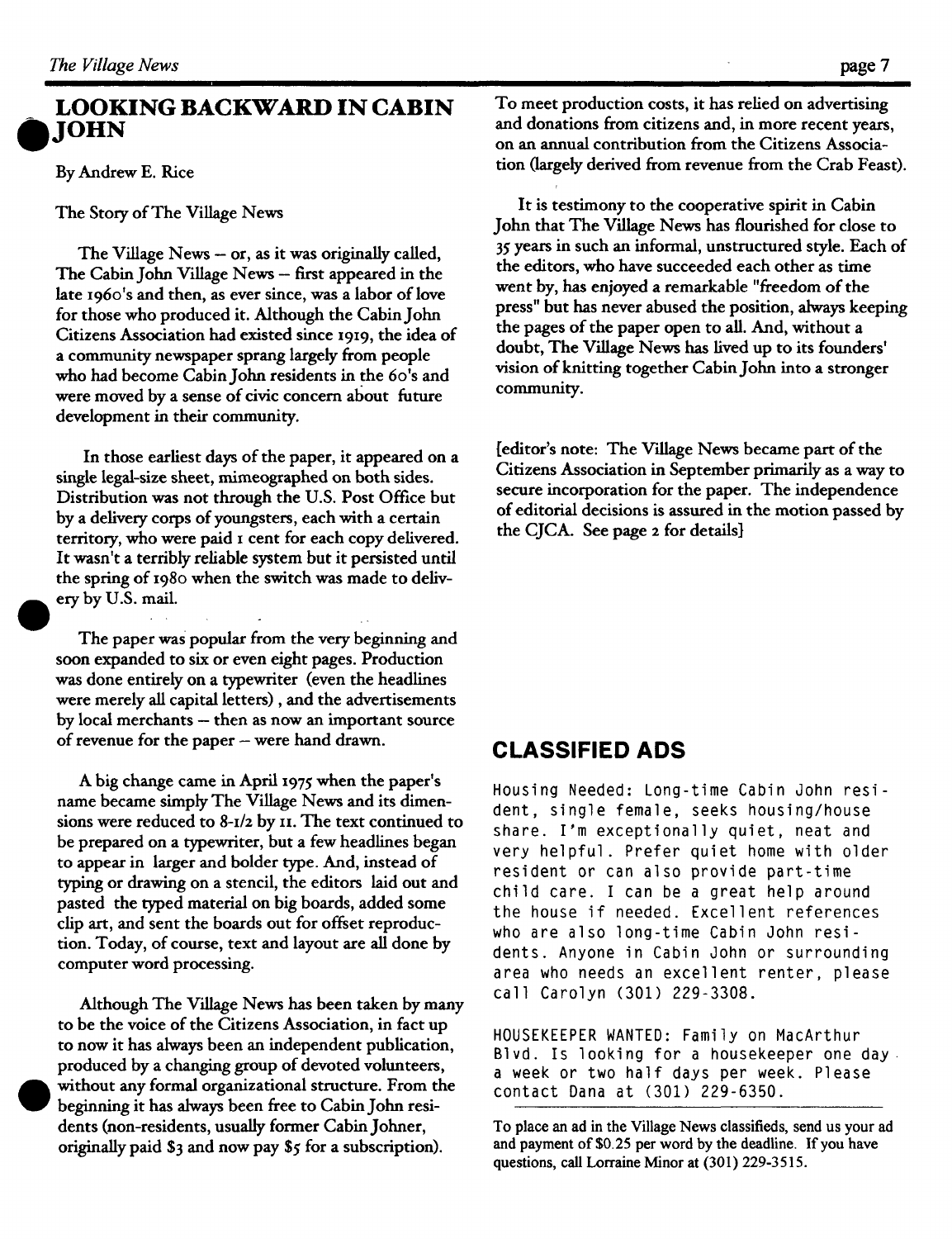have to be cleaned and cut up in some manner before CRAB FEAST cont. from page 5

cooking or mixing into potato salad or coleslaw. This seems like. a daunting task, but with so many people working together it is a very pleasant and sociable job and a great way to meet new neighbors. Actual cooking of chicken, crabs and green vegetables is done Saturday in the morning and continues through the afternoon until all the food is either cooked or gone. Kitchen crew (where the collards, green beans and baked beans are cooked) was Lorraine Minor, Diane Leatherman, Linda Green and Bernice Dove.

Early in the morning Lorraine Minor took all those pounds of potatoes and cabbage and mixed up delicious potato salad and coleslaw. Meanwhile, Diane was beginning the collards and green beans. Bernice Dove was on hand to mix and cook the baked beans and share in the other cooking. After Diane left the kitchen, Linda Green took a turn cooking and stayed to do the huge clean up after all the cooking and serving is done.

Jan Smith and Stan\_ Schaper have been doing the chicken cooking for about 5 years and have it down pat. They have developed a good marinade to keep the chicken juicy even while making sure it is cooked thoroughly. This year their helpers were: Marg Fisher, Rob Kibler, Fred and Judy Mopsik, and Jerry Muys.

Crabs were supplied and cooked by Ralph Osborne (owner of Market on the Boulevard) with help from long time resident Pete Hunter. Crabs continue to be less plentiful than a few years ago, but the taste is still sweet. We had such a large crowd this year that we were running out of both crabs and chicken by  $5:00$ . This was definitely a first!

Rounding out the food choices were pizza, popcorn and baked goods. Trudi Bick organized pizza sales this year and her servers were: Chris Bick and Brandon Fortune. Bob Epstein supplies us with a popcorn machine each year and this year the "corn poppers" were: Rick Hatch and Larry West. The Cabin John- Brookmont 3 and 4 Year Old School always does the baked goods sale and this year they had many cookies, cakes, ice cream and brownies for those with a sweet tooth.

Serving all those patrons takes a lot of organizing and a lot of volunteers and Clare Amoruso has been helping

in this department for many years. This was her ninth year getting the serving line staffed and set up. Volum teers were: Catherine and Bob Kapp, Gale O'Laughlin, Tom Heslin, Larry Heflin, Jean Betz, Meredith Griggs, Susan Gelb, Stephanie Smart, Robin Mustain, Helen Daniel, Lu Coleman, Elaine Tama, Mary Kay Young and Blythe Leatherman.

Cabin John resident Doug Hall, and his friend Ed Pozamy, have provided music for the last three years. This year they played from 3:oo until 5:00 and it added a wonderful ambiance for the adults.

Entertainment was provided for the children in the form of face painting by Cabin John Girl Scout troop #3: Katie Bamhard, Lorena Clark, Kathy Giese, Amber Johnson and Mary Sparacino. Also on hand was Chuck Flayhart the Magician, doing magic and making wonderful balloon creations.

Ruth Rabner organized another great Bike Parade to kick off the feast. Many children from the neighborhood were spotted riding down the bike path from 79th Street to the Community Center. Ruth had help controlling traffic and keeping the children on the bike path from: John Rabner, Robin Gurley, Angela Coppola, Heidi and Daisy Lewis, Maris and Ben Miles, Kate Wilkoff and Sara Wright. When they reach the Community Center each child receives a prize for participating.

Andy Rice has been handling recycling and clean up for several years now and really has a great system. We no longer have problems with yellow jackets because of his diligence. His helpers were: Nina Weissberg, Adi Carter and Don Mehlman.

Of course, eating comfortably would not be possible if not for the advance work of Burr Gray and the men and women who pick up, set up and return the tables and chairs we borrow from Church of the Redeemer in Glen Echo, Full Gospel Washington Church on 78th Street in Cabin John and Glen Echo Baptist Church. John Hughes Landscaping loaned his large truck for transporting and Mark Leatherman, Don Mehlman, Phil Amoruso, Norman Lizear, Neil Helm, John Rabner, Steve France, Mario Tama, Anne Gehrett, Gabrielle Herderschee-Hunter, Helen Daniel, Steve Cash, Adi Carter and Rick Duffy did the work of setting up and covering the tables with paper for protection. Girl Scout Troop  $#_3$  also helped cover the tables with paper.

*continued on page 9*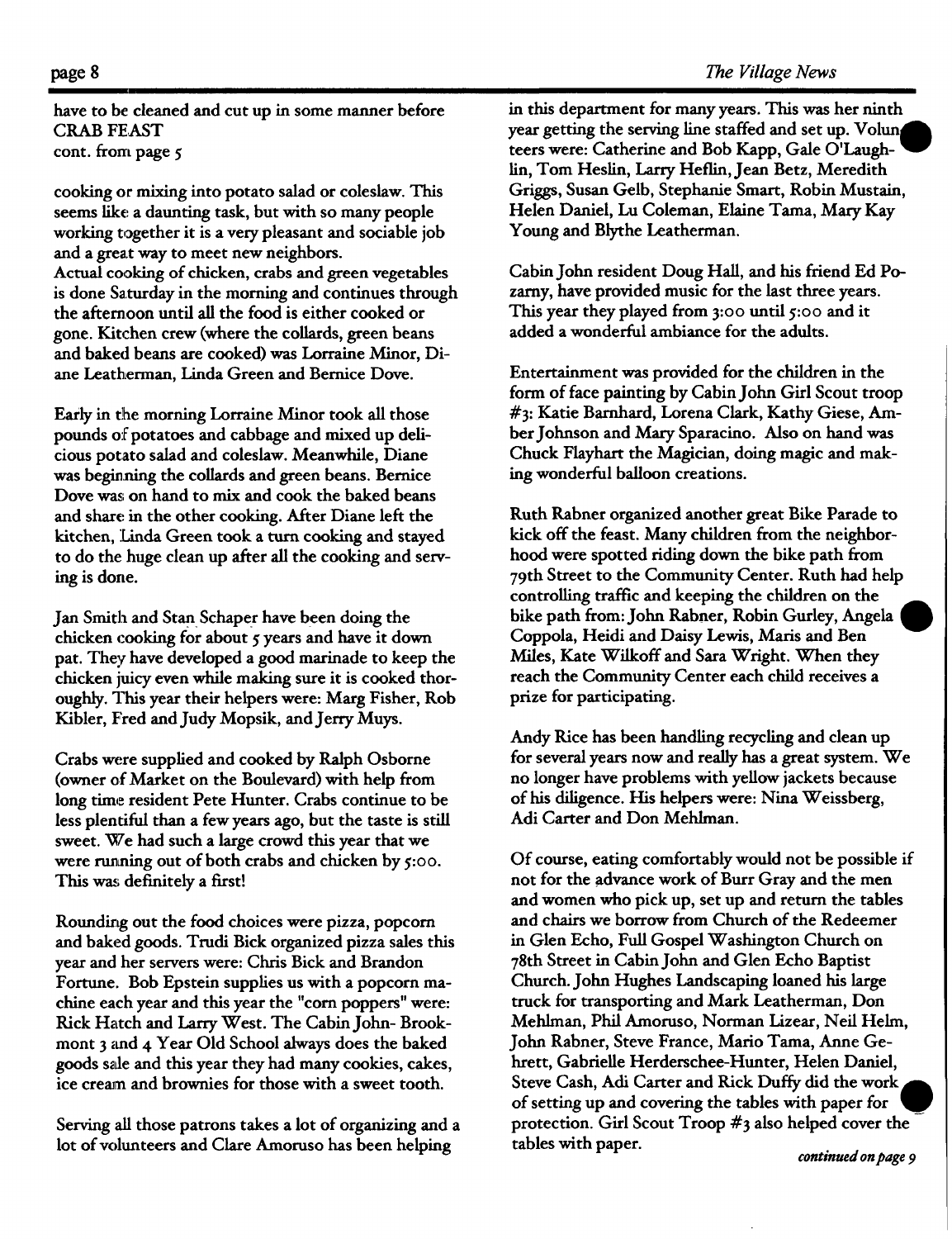**CRAB FEAST** cont. from pg 8

Throughout the day, Bruce Wilmarth was on hand to collect Citizen's Association dues, check names and addresses for the forthcoming, updated, Community Phone Book and sell Crab Feast tickets at the door. Catherine Wilmarth and Hannah Wilkoff gave him a break now and then to stretch his legs.

Midway through the event Burr Gray presented Diane Leatherman and Ralph Osborne with Union Arch Bridge prints for their tireless efforts and Lori Rieckelman presented Burr with a gift certificate for his many endeavors as Association president. Diane has been involved with the Crab Feast since it's inception in x97o and has been doing the veggie cooking ever since we can remember.

And, the very last job of the feast is cleaning the huge grill the day after. Lori Rieckelman, Burr Gray and Tina Adler did this early Sunday morning.

As you can see, it takes many people to make this a smooth and productive event. Hopefully we have not missed anyone and if we have, please know that your

help was needed and appreciated even if my memory failed to call up your name. Many, many thanks to all who worked so hard and did so many different jobs, Lori and I greatly appreciate everyone's efforts. She and I hope you had as much fun getting ready for the feast as you did eating and visiting with friends and family on the big day. This is a big event, but it is also a really fun event to work towards, all of these jobs are really sociable and that makes it so easy to volunteer together.

See you next year!

*Nicki Wright*